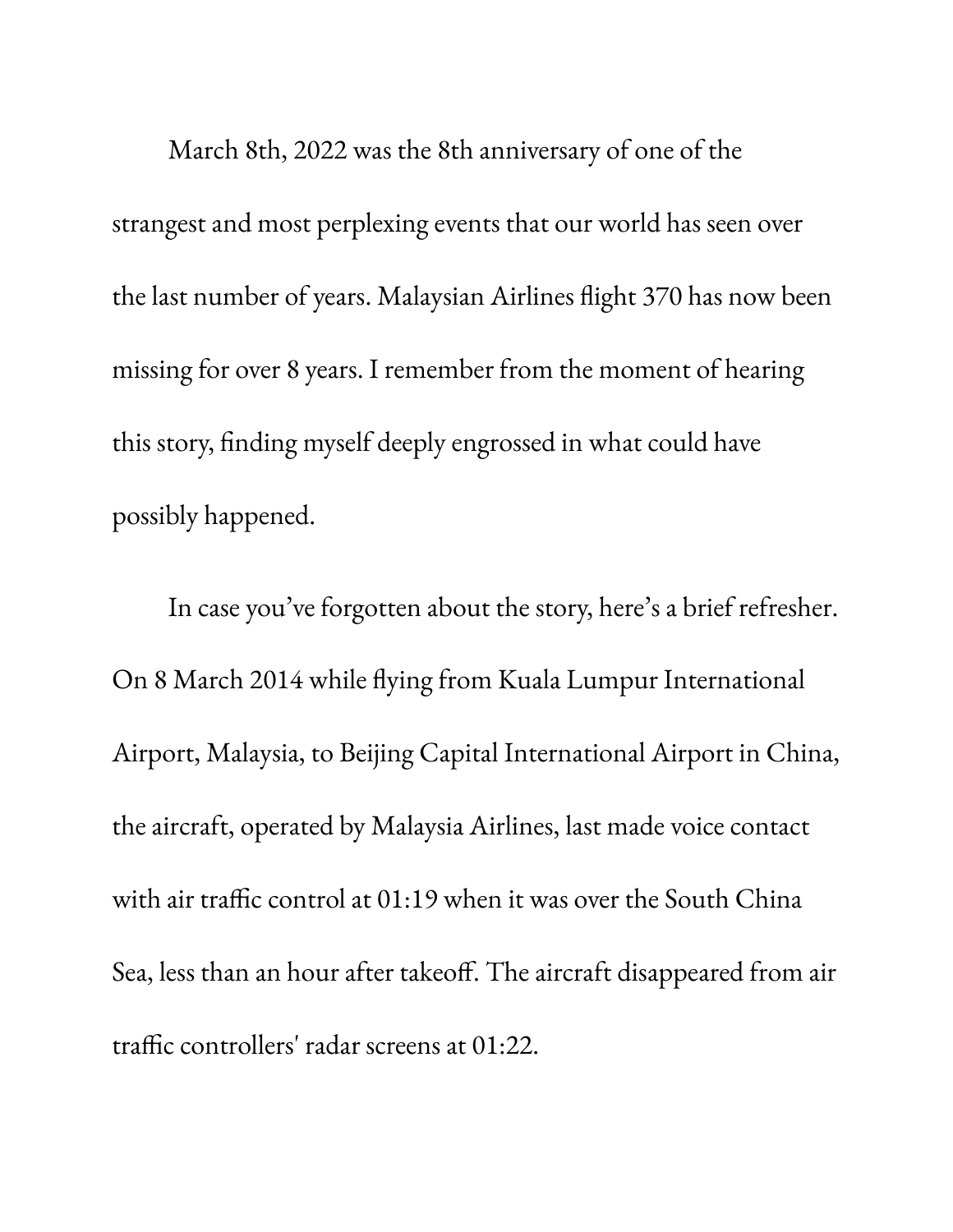The multinational search effort for the aircraft is the largest and most expensive in aviation history.

Analysis of satellite communications between the aircraft and Inmarsat's satellite communications network concluded that the flight continued until at least 08:19. Since then, hundreds of millions of dollars have been spent on various searches based on satellite data, Boeing flight data, and floating debris drift data. Hope was ignited in the early years when debris began showing up in Africa and on Indian Ocean islands off the coast of Africa, the first discovered on 29 July 2015. However, the bulk of the aircraft has still not been located, prompting many theories about its disappearance.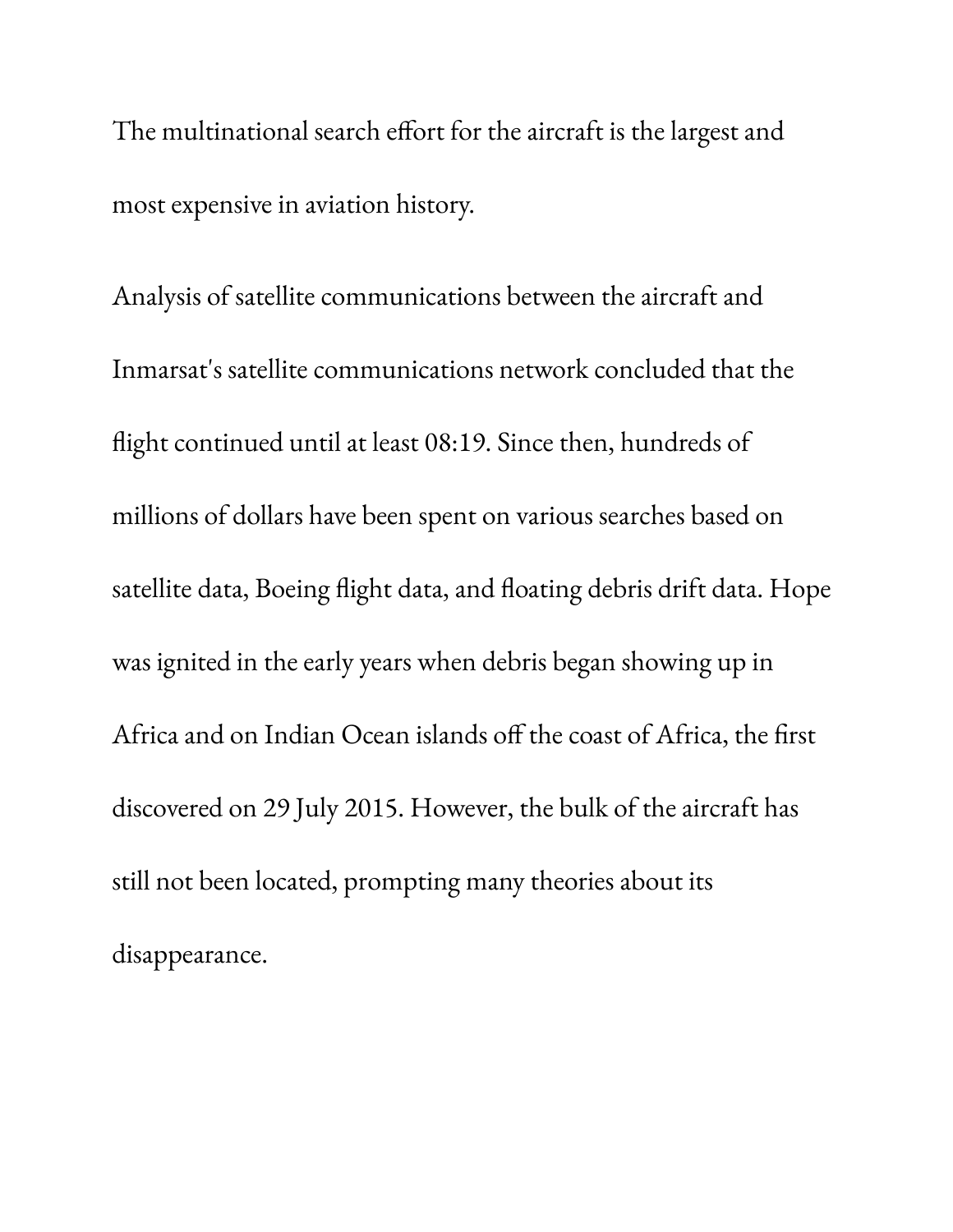In the world we live in, where everything feels overly connected and just a click away, the fact that no one seems to know what happened to this plane is mind-boggling. Amid all the curiosity that I believe is still piqued by this story, there ' s also the heart-wrenching angle. 227 people from all over the world still have mothers, fathers, siblings, husbands, wives, and friends mourning them without any clear understanding of what actually happened to them.

One of the things that you hear about when a plane crashes is the black box. In the initial stages of the search, the little black box was also the little source of hope. The black box pings for a period of time even after a plane has crashed, offering a literal and metaphorical beacon to search teams.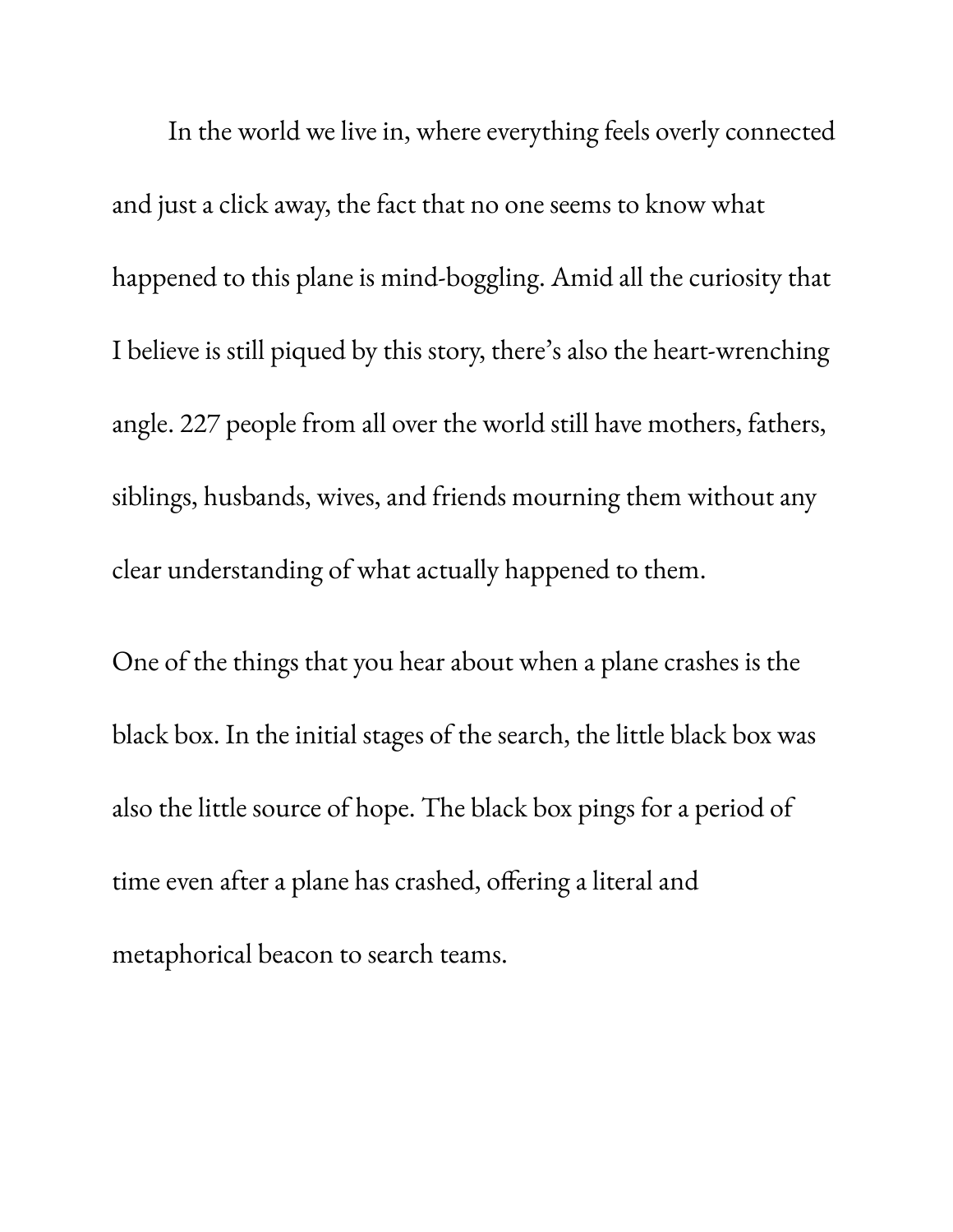But it also has a downside, because while that hope is initially a salve for the wound, after a while it becomes an anchor, holding the person in place and not allowing them to move forward as much as they 'd like. After almost a month, the black box was still in the minds of people as one last chance to find out.

In that little black box, there is all sorts of data. There are logs of how long the airplane was in the air, how high it went, where it turned. In that little black box, there is data that tells us about the engines, whether they were working properly, whether there were any indicators of lights going off or whether anything happened inside the computer on the airplane. Also in that little black box, there are recordings of voices: the pilot and the copilot, maybe even the passengers.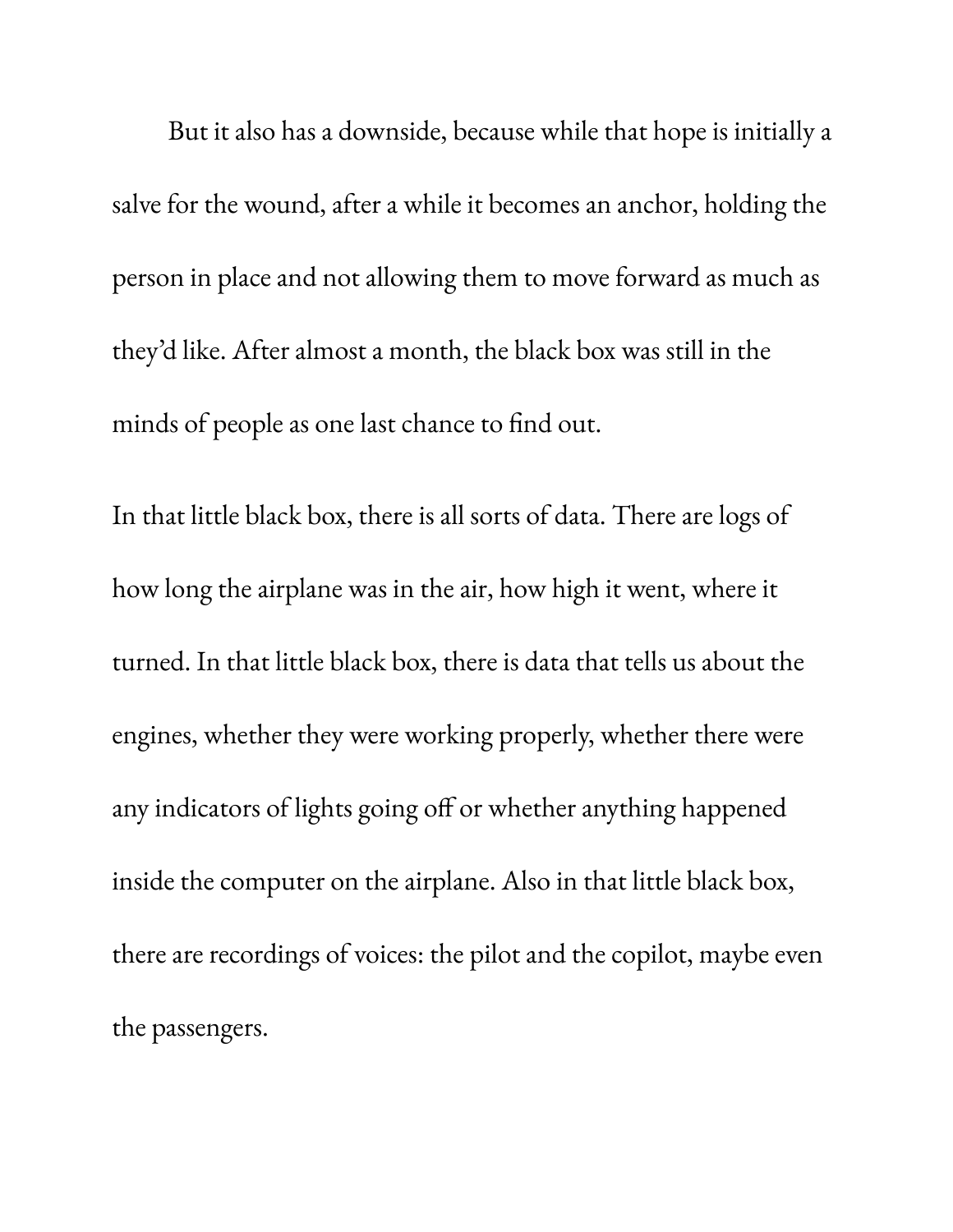Inside that little black box is a keepsake of the memory of the people who disappeared into the darkness. And we search and we search and we yearn to find them, to bring them back. Even though we 'll never see them again, we search to just spend a few seconds, a few moments with them, even as much as it pains us.

In the month after the plane disappeared the black box was the glimmer. It was the one last chance to hear a voice, stir a memory, raise a whisper, but it was also painful. The angst of thinking maybe a miracle will occur!? I got to thinking about this when trying to unpack the deeper " why " of *Yizkor* on *Pesach* beyond the calendar meaning.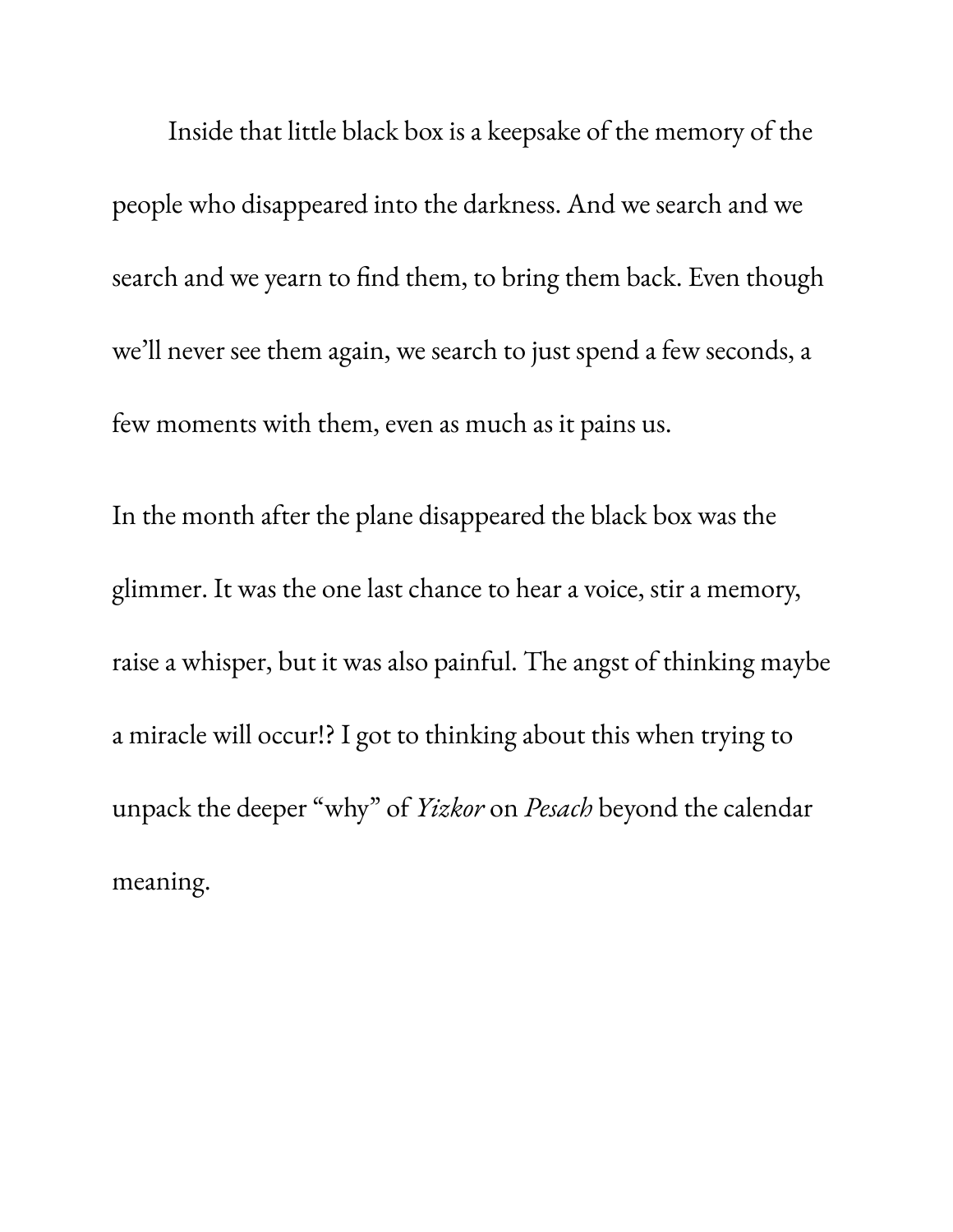Pesach is one of the most widely celebrated holidays among our people. More than Yom Kippur services and menorah lightings, people love to celebrate the *seder.* Many people ' s most tangible Jewish memories center around your crazy uncle who used to try to stuff as much real *maror* in his mouth or the first taste of your mom' s chopped liver shmeared on that first bite of Matzah. *Pesach* is family and family is *pesach*. There are also memories that gnaw at us on Pesach.

There ' s the chair your parent or grandparent sat in from where they would lead your *seder* until they passed away. There ' s the *seder* plate you handcrafted with your older sibling when you were kids and every time you look at it, the tears start to well up because they 're no longer with us. As many memories as there are that make you sing with joy, there are also those that bring tears.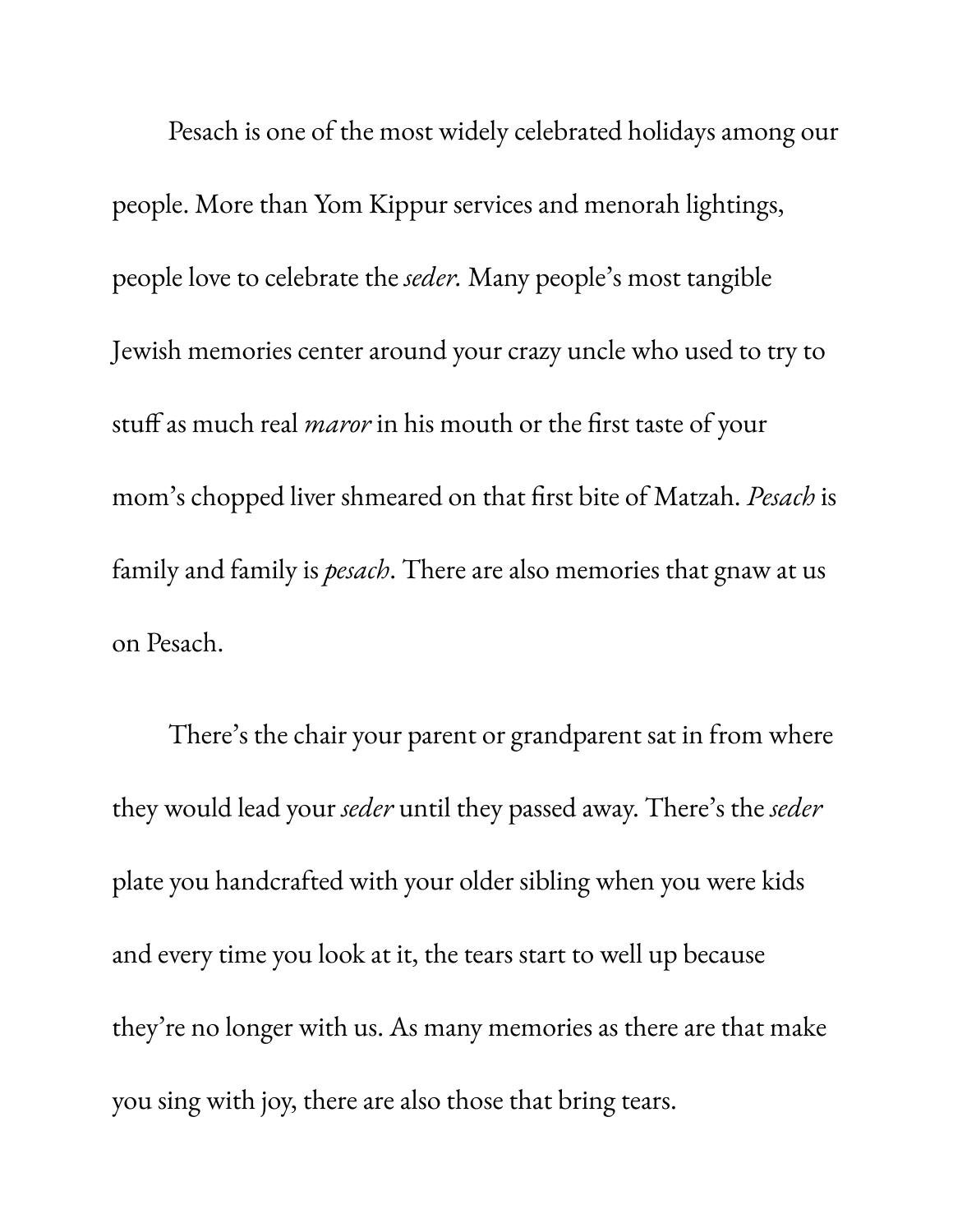When this happens during the year, the moments are often few and far between. We see an object or smell a smell, acknowledge it, and then go on with our busy lives, leaving it to float off into the ether.

But *Pesach*, certainly the *sedarim* and even the rest of the days offer us an opportunity that culminates on the 8th day. We are forced to confront those memories in a way that can give us hope, while also introducing palpable pain. *Yizkor* comes at the perfect point because it offers us a channel through which we can healthily process the concentrated dose of longing and anguish.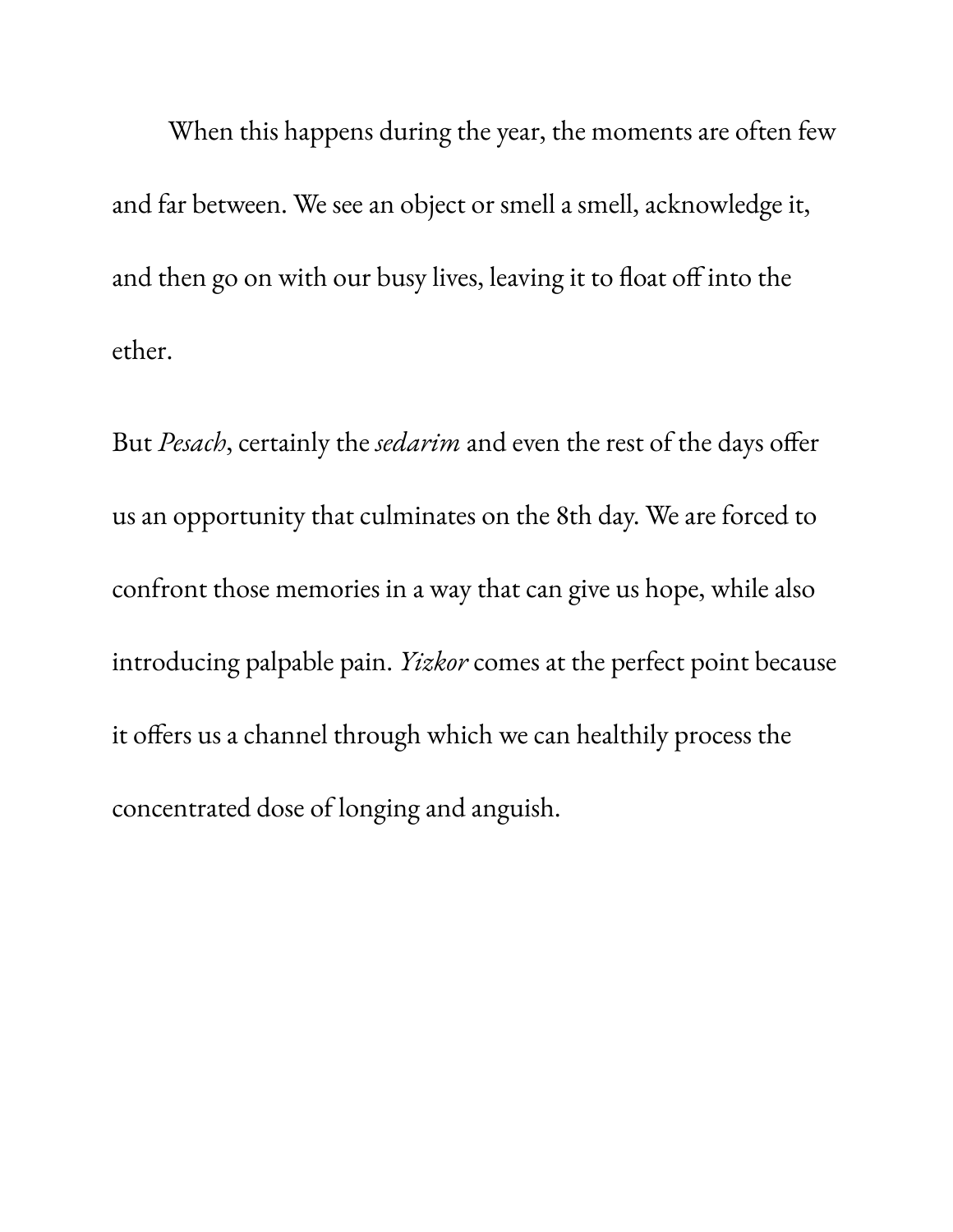The Torah tells us that the splitting of the sea and the escape of our ancestors from the Egyptian army took place on the last day of Pesach. The people of Israel never forgot how God saved them from certain death at the hands of the enemy. The people saw the dead bodies of the Egyptians washing ashore and then they realized the great miracle they had just witnessed.

After all the singing and dancing was done, Moses then led the people away from the sea onward in their journey to Mt. Sinai. Only the text here has a strange anomaly. Verse 22 uses the verb, "*Vayasa*" a word that has the connotation that the people left the sea reluctantly. Why were they so attached to this place?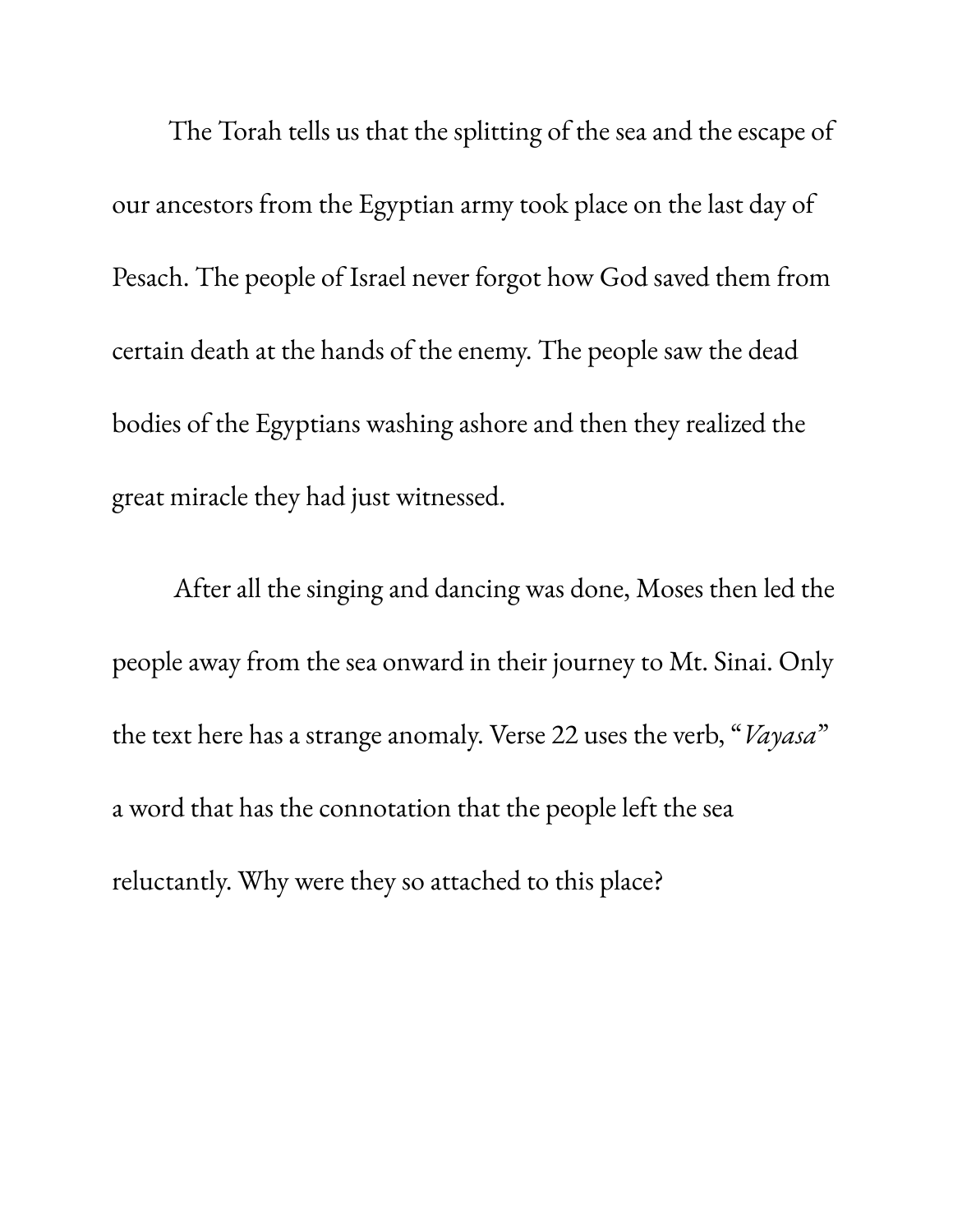The Midrash in *Mekhilda D' Rabbi Yishmael,* comes to tell us that the Egyptian soldiers decorated their horses and chariots with gold, silver and precious jewels. The Israelites would gather on the shore of the sea every morning to see what precious stones might have washed ashore overnight. The *Midrash* claims that the reason the people of Israel were reluctant to leave was because they wanted to see if the sea would yield up more of the riches that had sunk to the bottom.

Rabbi Neil Kurshan, noted that this is the way many of us feel as human beings in the world. It does not matter if it is a moment of happiness or sadness. We always want to stay where we are and hold on to the feelings of the moment. A child will want to hold on to a familiar doll or blanket to fight feelings of insecurity.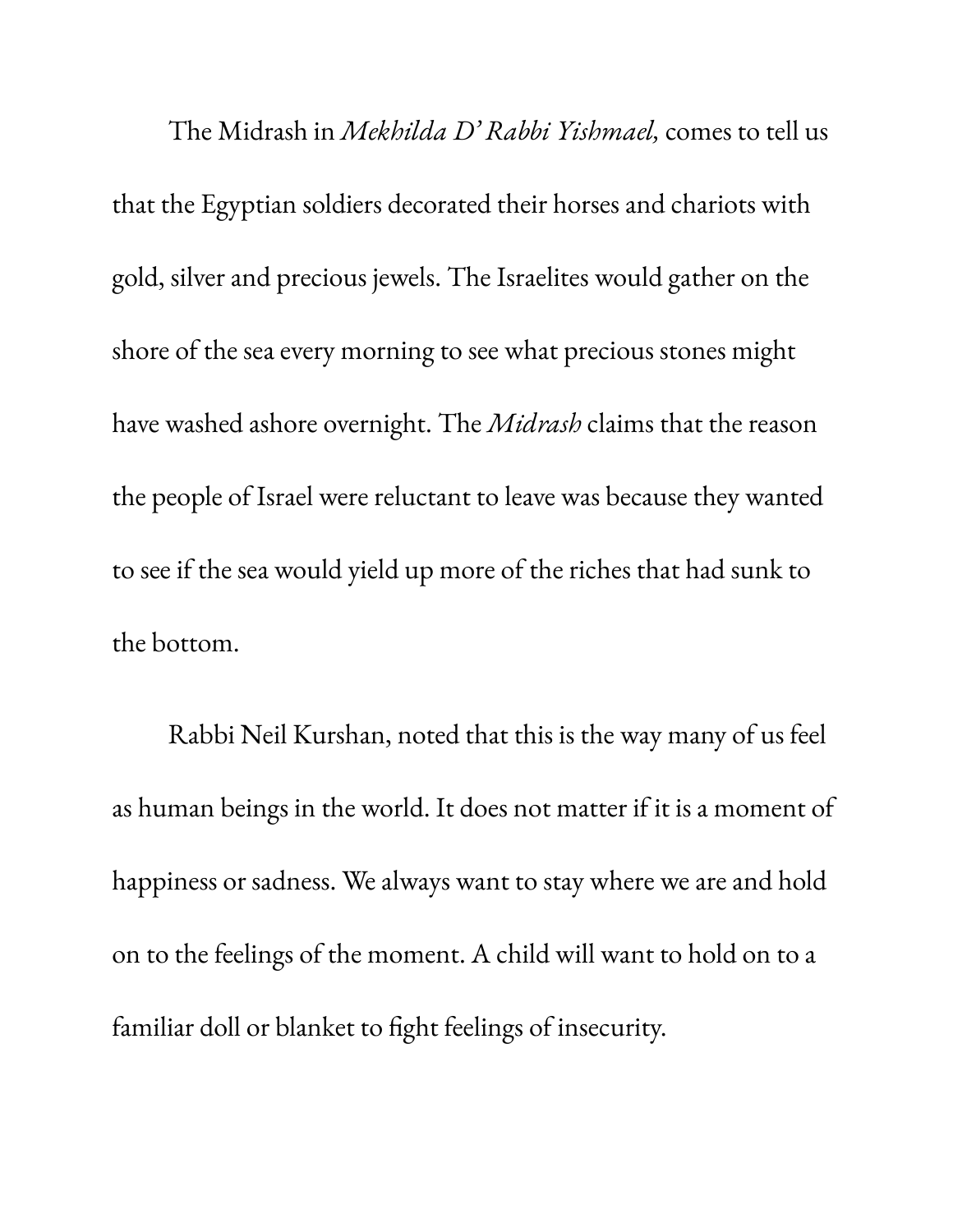A teenager will hold on to tickets or a corsage that reminds them of a very special date with a friend. We spend thousands of dollars on a wedding album and video so we will remember every moment of this most happy day in our lives. And especially after the death of a loved one, we hold on to something that reminds us of the one we have lost. In each of these cases we cling to the memory, the moment and the object, and we do not allow ourselves to move on in life.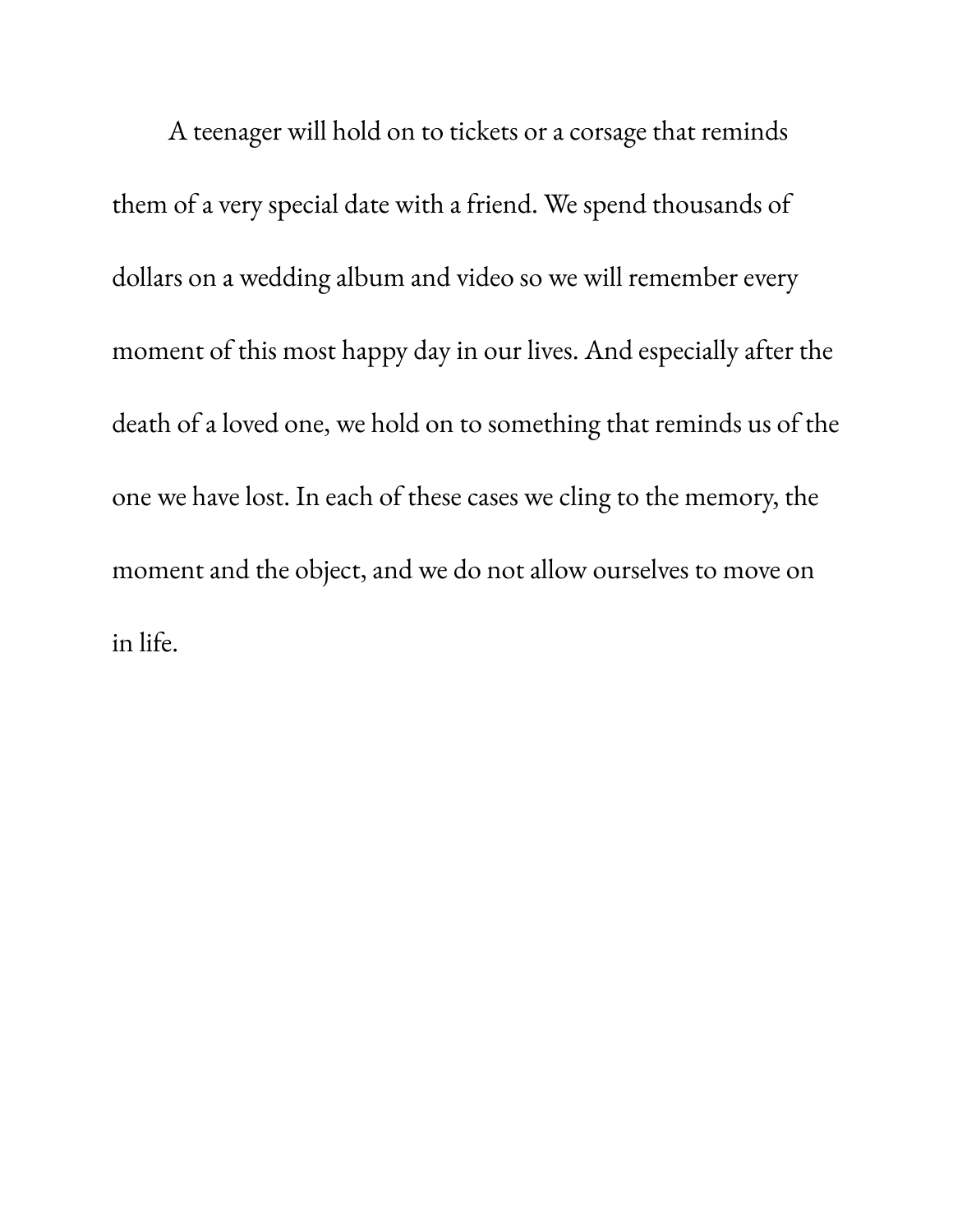Although that initially feels good, transporting ourselves back into a little time machine to relive those memories is a version of that digging in our heels at the sea. The ground beneath our feet is thick and wet and prevents us from moving forward.

You see, it may not have been greed that kept our ancestors on the shore of the sea. Perhaps they were only looking for a memento. Just like we collect the jewelry, artwork or other tangible reminders of important moments in our life, so too the Israelites were looking for a way to keep the memory of that moment alive by acquiring something that would remind them of this extraordinary event.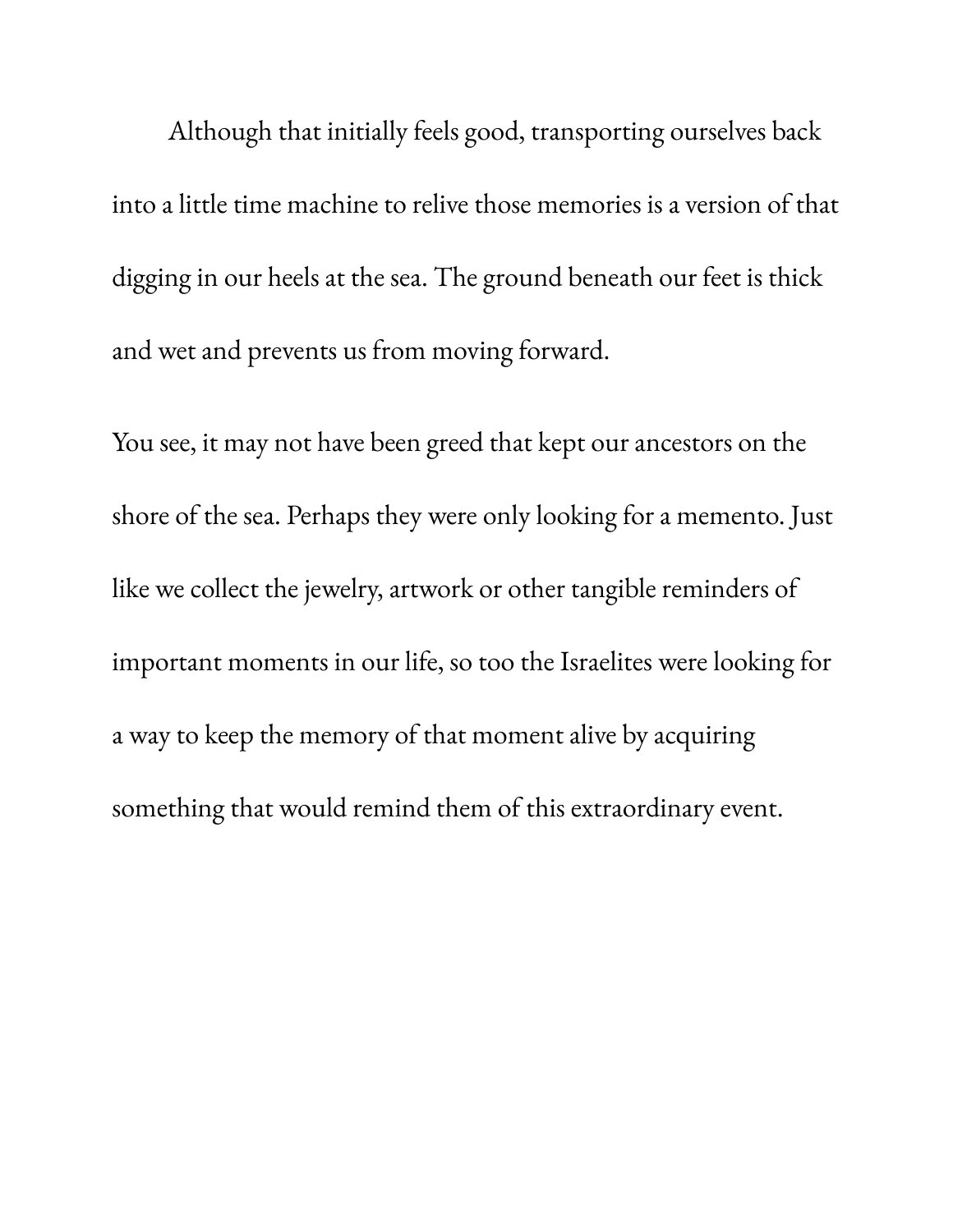We are all here today because we are like the ancient Israelites. We hold on to the tokens of the lives of those we have lost. We hang on so that the memory will stay with us forever. We do not want to forget a single moment in the lives of those we once loved. We look at the object and we are transported back to the moments when their presence filled our lives and our love for them was full and alive.

It' s why *Pesach* is constructed in the way it does. We are tangibly confronted at the beginning with the *seder*. We talk glowingly of the themes of Pesachs gone by, surrounded by our loved ones, and then the memories start to flood back. There is something intoxicating about them.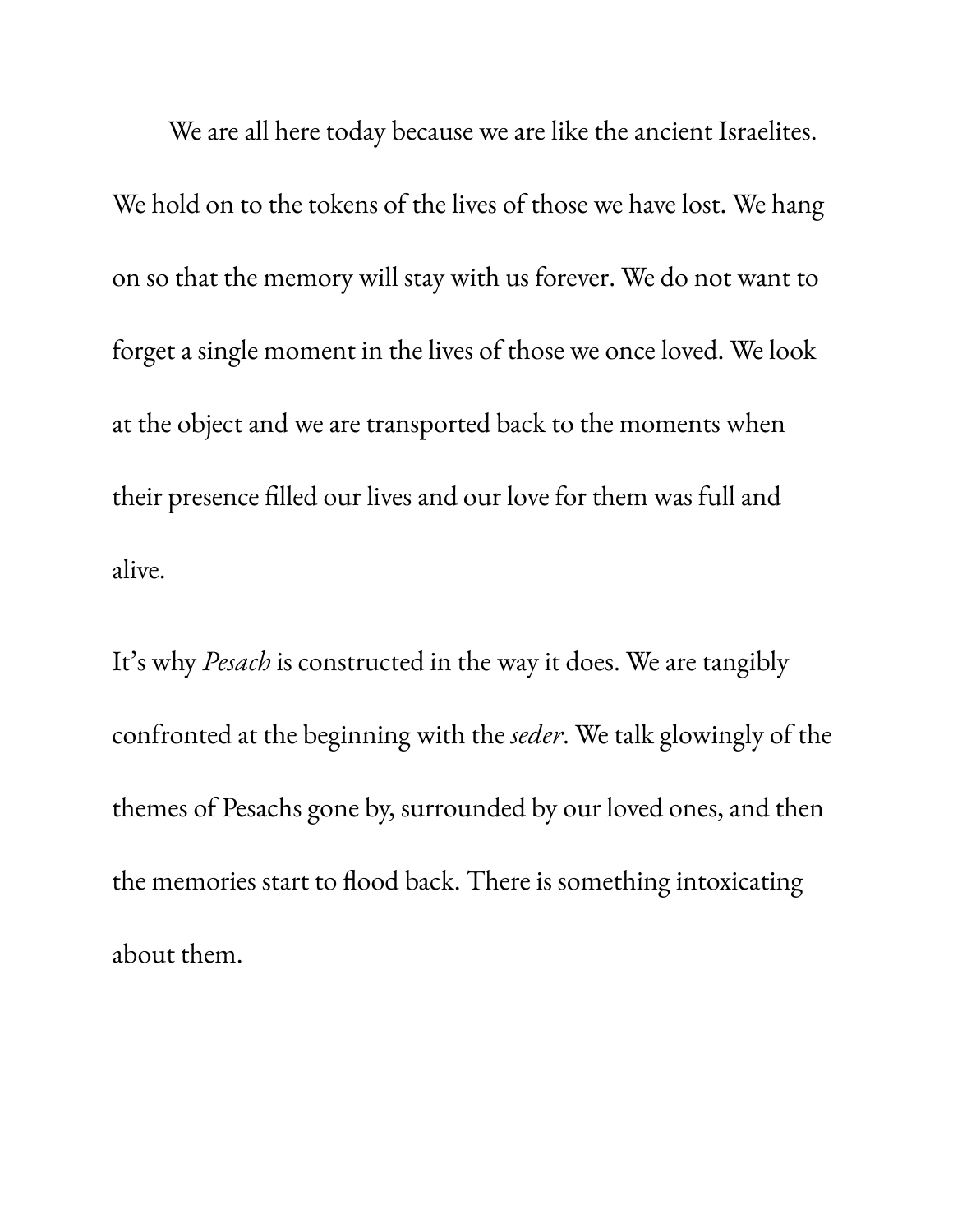Were it to remain unchecked, perhaps this treading around the memories of those we have lost would just keep going on, which I think would become overly painful. That is why the Rabbis ingeniously placed *Yizkor* at the end. After the torrent of our own black boxes, those objects that carry us to a time and place that is no longer, we need the reminder of *Yizkor*. We pass the torch as it were to God to do the remembering. There ' s only so much that we can do until it becomes too much a burden.

They deserve our thoughts, prayers, and wishes. Sit with their presence but do so knowing that the Divine is there with you because only in partnership can this task be successful. So, yes, remember them deeply. Immerse yourself in their legacy.